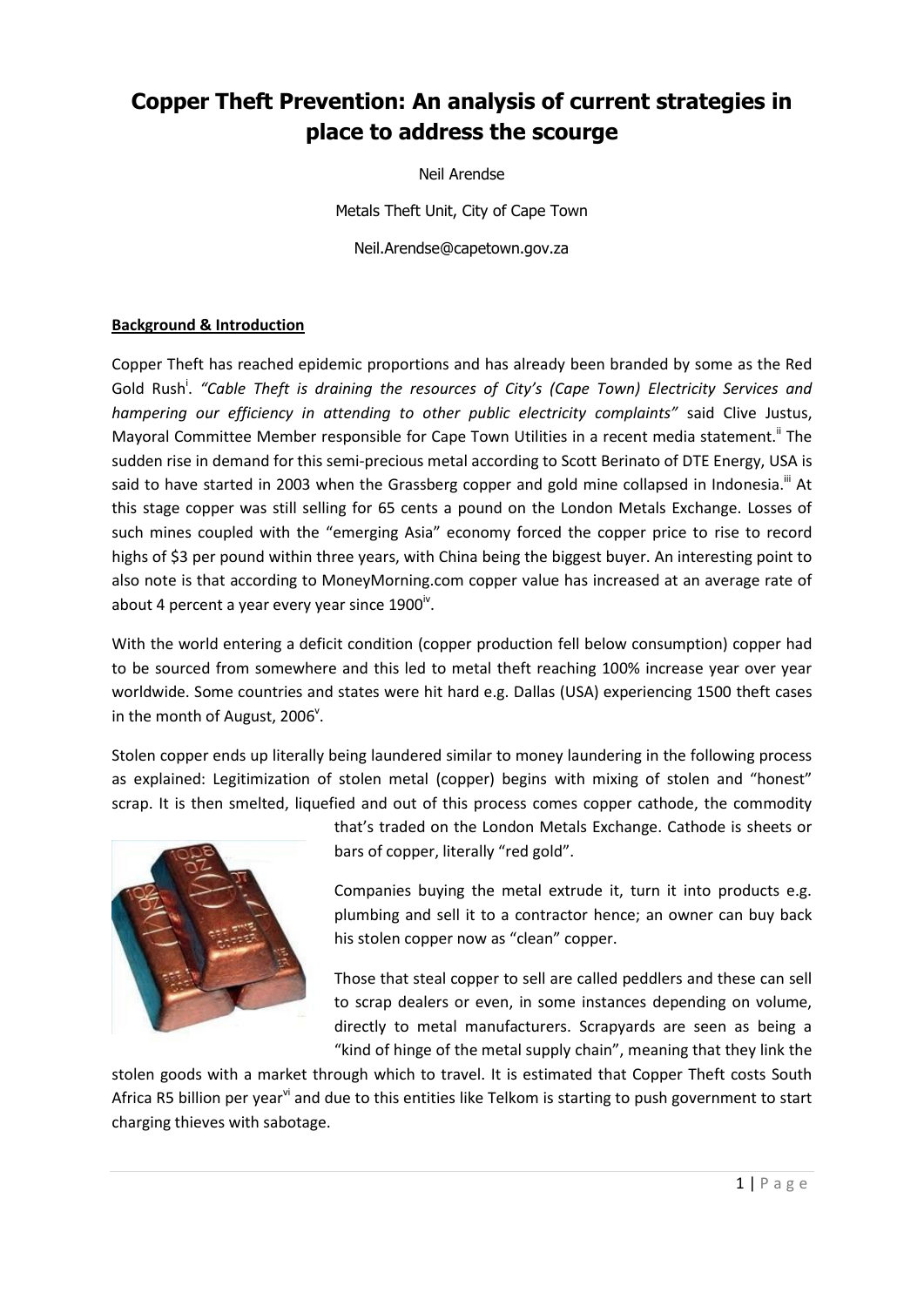#### **Nature, Extent & Consequences of Copper Theft in Cape Town**

Although power disruptions are usually caused by overload or defective circuit breakers, lamp failures or contact between tree branches and transmission lines, the City of Cape Town found that



in "hotspot" areas power disruptions are mostly caused by cable theft which in turn leads to traffic congestion, stranded rail commuters, colossal repair and replace costs, etc. The situation has reached the point where electricity staff and contractors in certain high risk Cape Town neighbourhoods have been assaulted on site and City trucks been stripped by gangs in broad daylight according to Clive Justus, Mayoral Committee Member for Utility Services, Cape Town. The modus operandi of these perpetrators is to come down on such workers in numbers wielding weapons and intimidating and/or assaulting personnel in order to obtain what they desire, so as to sell for, in most cases, drug money. Unlike other countries e.g. USA when it comes to targeting, South African Utilities and new developments are those targeted by cable thieves. The USA is amongst these further experiencing copper being stolen in bulk from scrap dealers

themselves. South Africa as a whole is at current not experiencing a serious risk in this regard. Cable Theft in Cape Town is primarily focused on overhead, underground and street lighting as well as robot cabling.

Effects like traffic congestions, stranded commuters, delayed housing projects, electrocutions, financial losses, etc are some of the risks brought on by this type of theft. Plagued by the widespread plundering of its substations and power lines, the City of Cape Town has been forced to keep certain areas of streetlights burning<sup>vii</sup> during the day to help prevent and monitor the occurrence of cable theft. The rationale behind this move is said to be the fact that the City prefers spending R2,68 per day "energising" a 350m stretch of ten 70 watt streetlights as opposed to replacing cable at R38 500 per incident for the same length. On top of this, stealing cable from a burning streetlight as opposed to a switched off light raises the risk factor. Those wanting to continue stealing whilst the power is on run a serious risk of being electrocuted.

The primary targets experience reveals is substations and their transformers and utility lines (whether underground or overhead) and their transformers and underground cabling. These are also the most dangerous places to steal however according to medical studies drugs reduces the ability of the brain to assess risk before taking action.<sup>viii</sup> In light of this, users of drugs like methamphetamine are not concerned about the risks involved and this serves a challenge in prevention. Theft at electrical substations is however not dangerous solely for the thief, but also for those that attends to the scene after ward, or just conducting a routine inspection, as such would be entering an unstable power environment. Experience has shown that most copper thefts relating to cable are small-scale (less than 30 meters at a time) and are perpetrated by transients without vehicles.

It is reasoned that perhaps the most obvious consequence of copper wire theft from electric utilities is the economic impact. Utilities or developments that were targeted always have to sit with the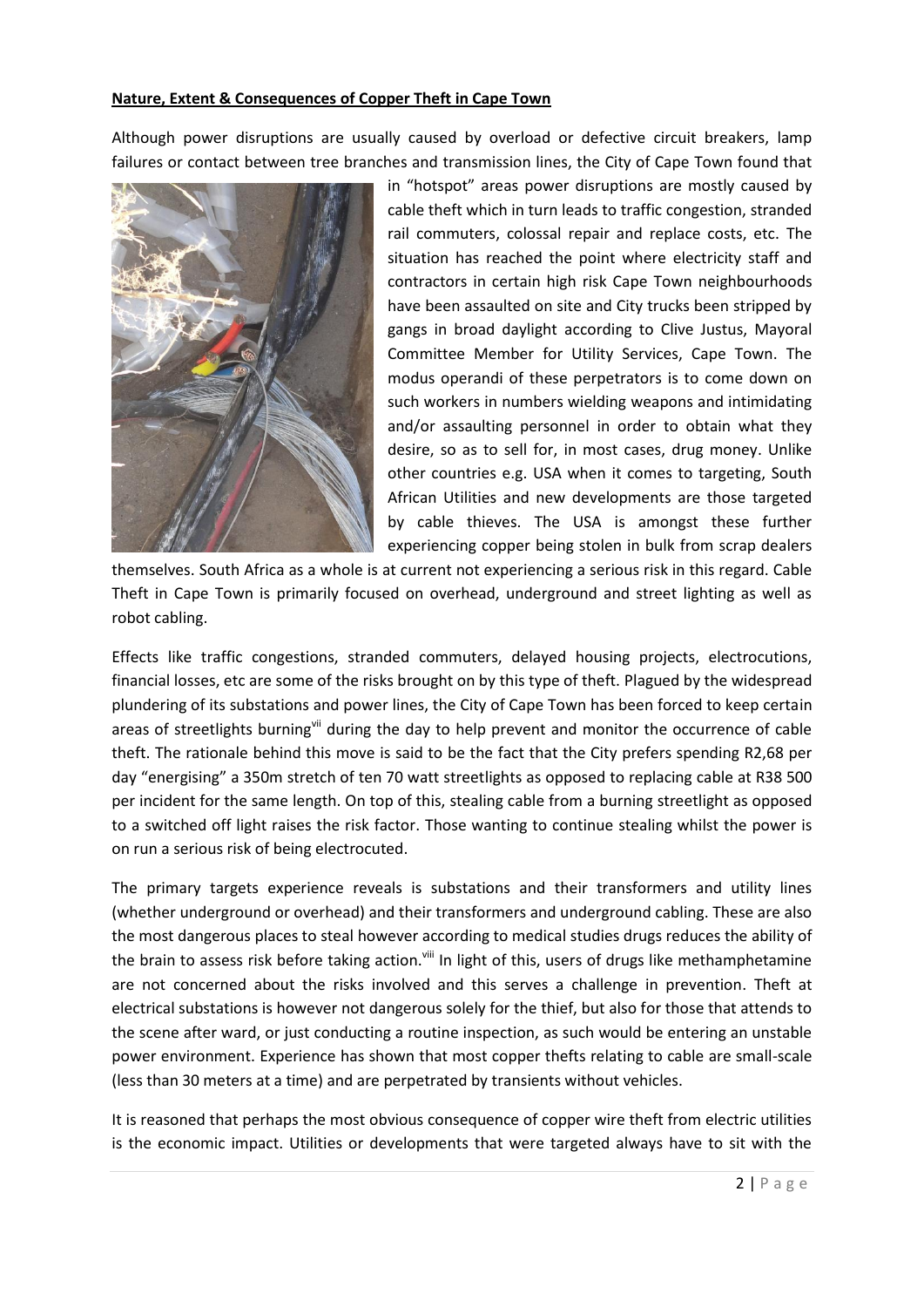after-effect of replace and repair either during or after the incident. This result in serious losses for those targeted and inadvertently at best inconveniences customers. Chetty of Telkom $\mathrm{K}_{\alpha}$  commented in a recent article that "the increase in copper cable theft is creating an environment of a rapidly deteriorating service quality". This is because continues sporadic breaks in connection does not speak to service quality. These thefts also reduce overall grid reliability which in turn can lead to increase in expenditure on security reliability or redundancy of the system. In turn customers sensing a less reliable grid are forced to invest in backup power generation.

# **Patterns & Trends**

A trend in Cape Town reveals copper theft occurring predominantly against utilities and new developments. In considering the US Copper Theft Prevention Act of 2008 the United States Congress found the following issues<sup>x</sup>: copper theft to be on the rise due to the surge in the global demand; the rise in the price of copper further spurred this on; and that there is a growing connection between the thefts and illegal drug activity. These are also the same findings that South Africa is making in understanding the drive behind copper cable theft. Agri Wes-Cape, in an independent study<sup>xi</sup> found that as the price of copper increases so does the theft of copper. This fact was partly corroborated when the Copperheads found a notice outside a Cape Town bucket shop (illegal scrap yard) mentioning that the price they pay for copper fluctuates as the international copper price changes.

With copper reaching international highs of over \$8000 per tonne, it creates a serious motivation for cable thieves and dealers alike. The past three to four years has seen a steep rise in the price for this commodity and in comparison the South African Minister of Police released the following Cable Theft statistics:

| Period                                 | <b>Number of Cases</b> |
|----------------------------------------|------------------------|
| 2003/04                                | 13 675                 |
| 2006/07                                | 27 0 26                |
| 2007/08                                | 33 156                 |
| 2008/09                                | No figure provided     |
| Total increase from 2003/04 to 2007/08 | Increase of 242%       |

One can see a clear steep increase year on year from 2003. This is the spike period also for the price of copper internationally. All of the copper stolen is suspected of being traded at scrap dealers for cash, who in turn export the copper.

# *PTO for Graph*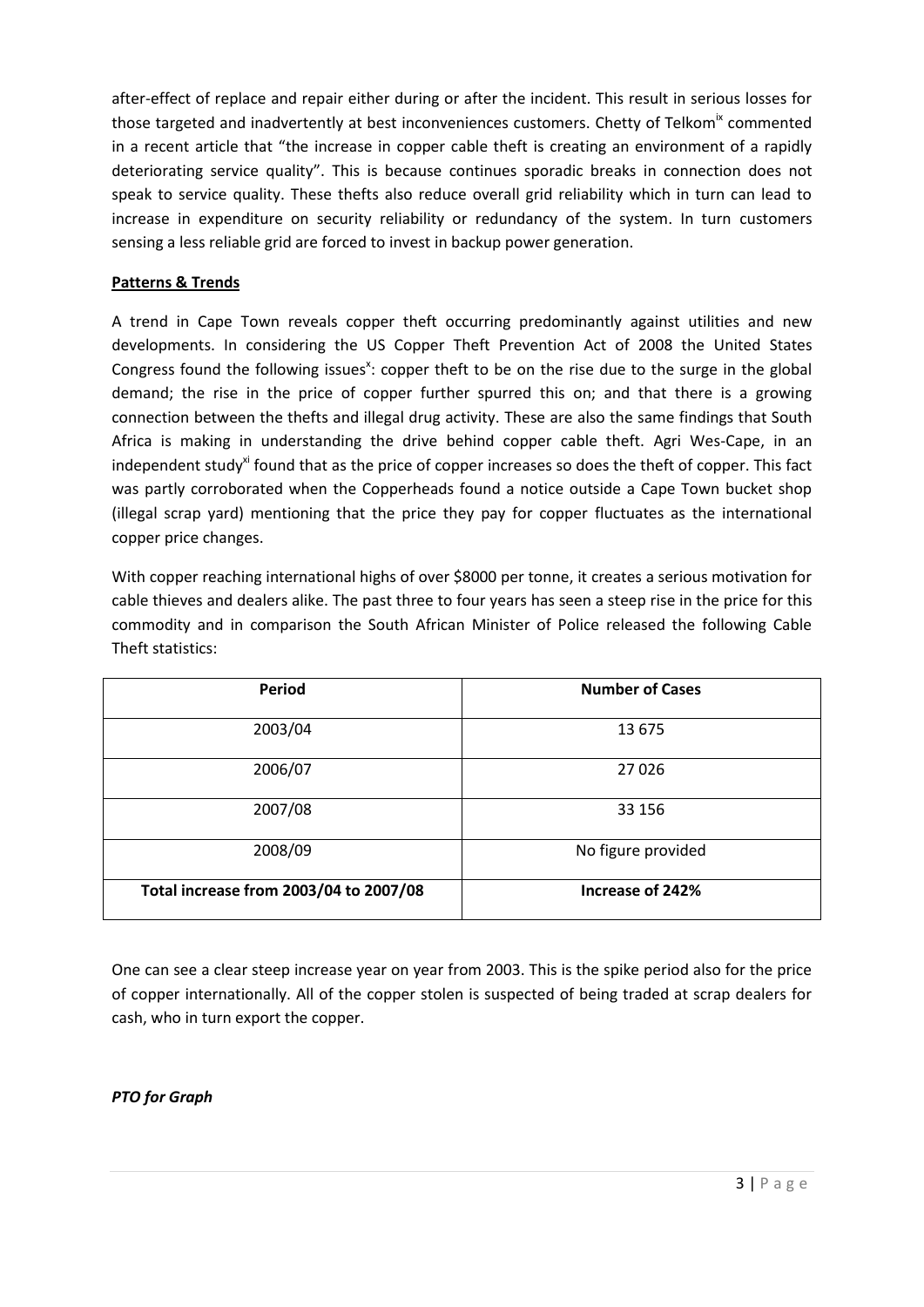

# *Metal Theft by Location*

The following occurrences of metal theft globally provide some identification of pattern as it is clear that worldwide metals theft have a devastating effect on infrastructure and economy:

- Australia Copper wiring was stolen from a variety of locations including rail tracks, power stations and scrap metal depots.
- Brunei July to September 2005 a gang of thieves dismantled and stole parts from more than 60 power substations in the country.
- Japan Reported 5700 metal theft cases in 2007.
- Russia Telephone lines and electricity cables leading to military bases stolen in 2001.
- UK Annual damage to industry due to metal theft estimated at 360 million pounds.

It is clear that Metals Theft is a global phenomenon and affects both infrastructure and economy, with copper theft being the most predominant form of metals theft.

# **Primary & Secondary affected stakeholders**

Although copper cable theft is predominantly focused on utilities and new developments these are not the only ones affected by the theft of stolen copper. Copper cable theft affects all the way from the everyday consumer to a countries' whole economy. What is mostly misunderstood is that cable theft does not only affect the utility involved but also those to whom such utility is providing a service and in turn to those whom such provide their services or products in turn. In light of this a countries' economy can be hugely affected if such a country's businesses cannot function due to consequences of cable theft. With this in mind one can start understanding why some call cable theft sabotage and want it treated as terrorism.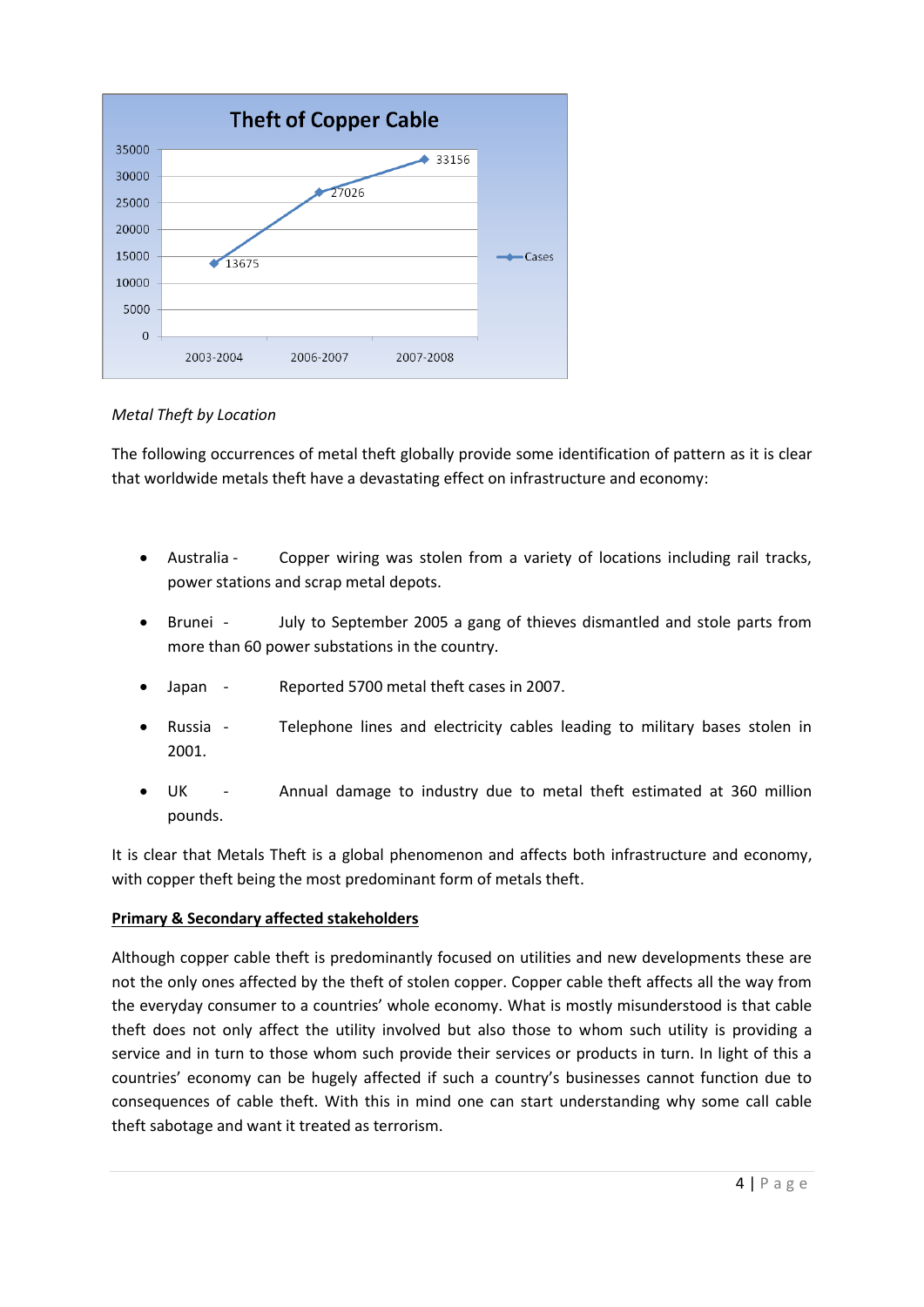# *Primary Affected Stakeholders*

Since utilities and developments are those mostly affected by cable theft (*they brunt the huge repair and replace costs*) these are seen as the primary stakeholders relating to metals theft, however this kind of theft also affect those that need to prevent/police it, as it increases expenditure on security measures. This increase refers to manpower to prevent the occurrences coupled with the requisition of expensive state-of-the-art high-tech equipment. In this regard the primary stakeholders in policing metals theft would include SAPF, Business, Parastatals (Utilities) & Local Government. It is thus clear that those directly affected by cable theft and those responsible to fight this crime are seen to be the primary stakeholders affected by Metals Theft (specifically copper cable theft).

# *Secondary Affected Stakeholders*

The indirectly affected such as those receiving services and eventually the economy are to be secondary stakeholders in this regard. When cable theft happens we deal with indirect consequences like stranded rail commuters, traffic congestion, burglaries, and etc. all due to power outages. Power outages also forces production at plants and factories to a standstill that in turn leads company and eventually employment and economy losses. The following diagram explains the wheel-of-consequence related to metals theft:



# **Policies/Strategies in place and extent of such implementation**

# *The New Act*

The South African scrap metal industry is regulated by the new Second Hand Goods Act 6 of 2009 that replaces the old Act 23 of 1955 when it came into being in June 2010. The main issues that the proposed legislation had to deal with were: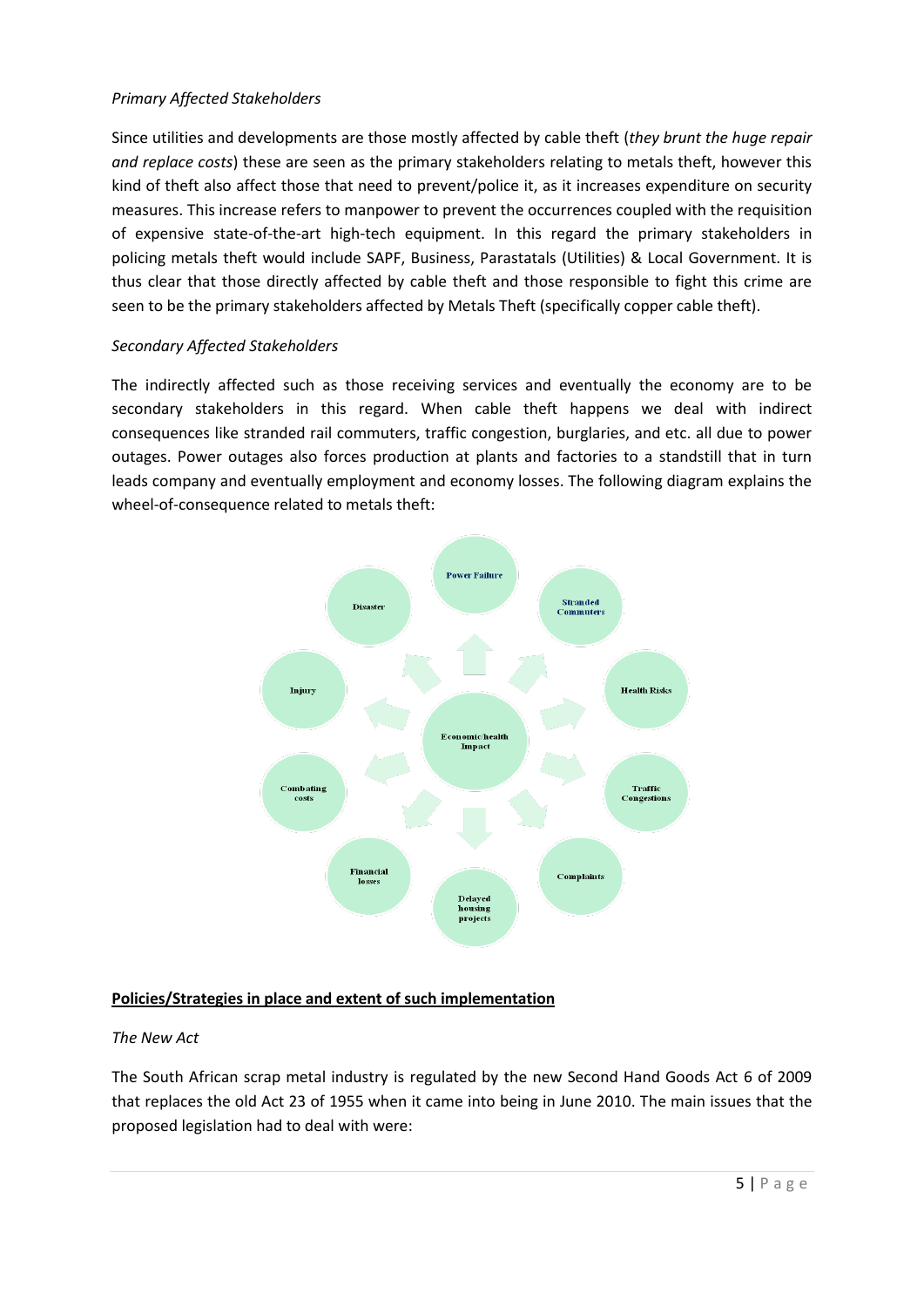- To recognise the different needs within the industry sectors. It is impossible to have the same rules for all the players in the second-hand goods industry, e.g. cellphones, household goods and jewellery;
- To create a regulatory framework suitable for all second-hand dealers to comply with by creating an environment conducive to business and policing;
- To involve the stakeholders in setting industry standards;
- $\bullet$  To utilise skills and knowledge within the industry<sup>xii</sup>.

The New Act further endeavoured to promote self regulation. It was promulgated on 1 April 2009 but only came into effect as from 1 June 2010. It also seeks to tighten up possible loopholes in the old act that became in certain ways outdated due to advancement in technology. The Electricity Act in South Africa does not cover instances of theft like for example the Electricity Act of Zimbabwe. Whereas the South African Act more related to issues of regulation, the Zimbabwean Act also includes a section dealing with theft/damage of infrastructure which carries a 10 year sentence<sup>xiii</sup>. Providing for an offence committed under the Electricity Act makes it a specific crime that can be more effectively prosecuted and convicted. At current the approach is to prosecute cable theft under the Common Law theft offense that does not seem to give much attention to the devastating consequences of the actual crime committed. This impression is created when one considers the lack of conviction and if positively convicted, the miniscule sentences issued in this regard.

# *Gazing upon the Crime*

The concern in dealing with copper cable theft has become so serious that some call for this crime to be placed under the same definition as terrorism in that it is said to constitute sabotage. In light of this the Inkatha Freedom Party tabled a Private Member's Bill in early 2008 seeking to amend the Protection of Constitutional Democracy against Terrorism and Related Activities Act 33 of 2004<sup>xiv</sup>. This Bill's intention was to "provide for the extension of the definition of terrorist activities to also include activities aimed at the advancement of economic objective" of course alluding to pure financial gain. This stance even ignited support from then Acting Executive of Telkom's Asset and Revenue Protection Services, Thokozani Mvelase who called on government to clamp down on cable theft through greater legislative powers<sup>xv</sup>. The challenge that the Private Member's Bill however faces is found in the definition of a terrorist act where it states: "terrorist activity, ...means any act committed in or outside the Republic...which is committed directly or indirectly, in whole or in part, for the purpose of the advancement of an individual or collective political, religious, ideological or philosophical motive, objective, cause or undertaking."

The defined challenge is that economic reasons need to come as an add-on to the definition, but could be seen as not falling in line with the penalty given under this act of terrorism. Under this Act a guilty party could be sentenced to life imprisonment where then it would stand to reason whether it would be fair to impose the same penalty on a cable thief.

# *Partnerships*

Partnership between Business and Government led to the establishment of the Non-Ferrous Metals Task Team. This task team involves all relevant stakeholders e.g. SAPS, Eskom, Telkom, Spoornet,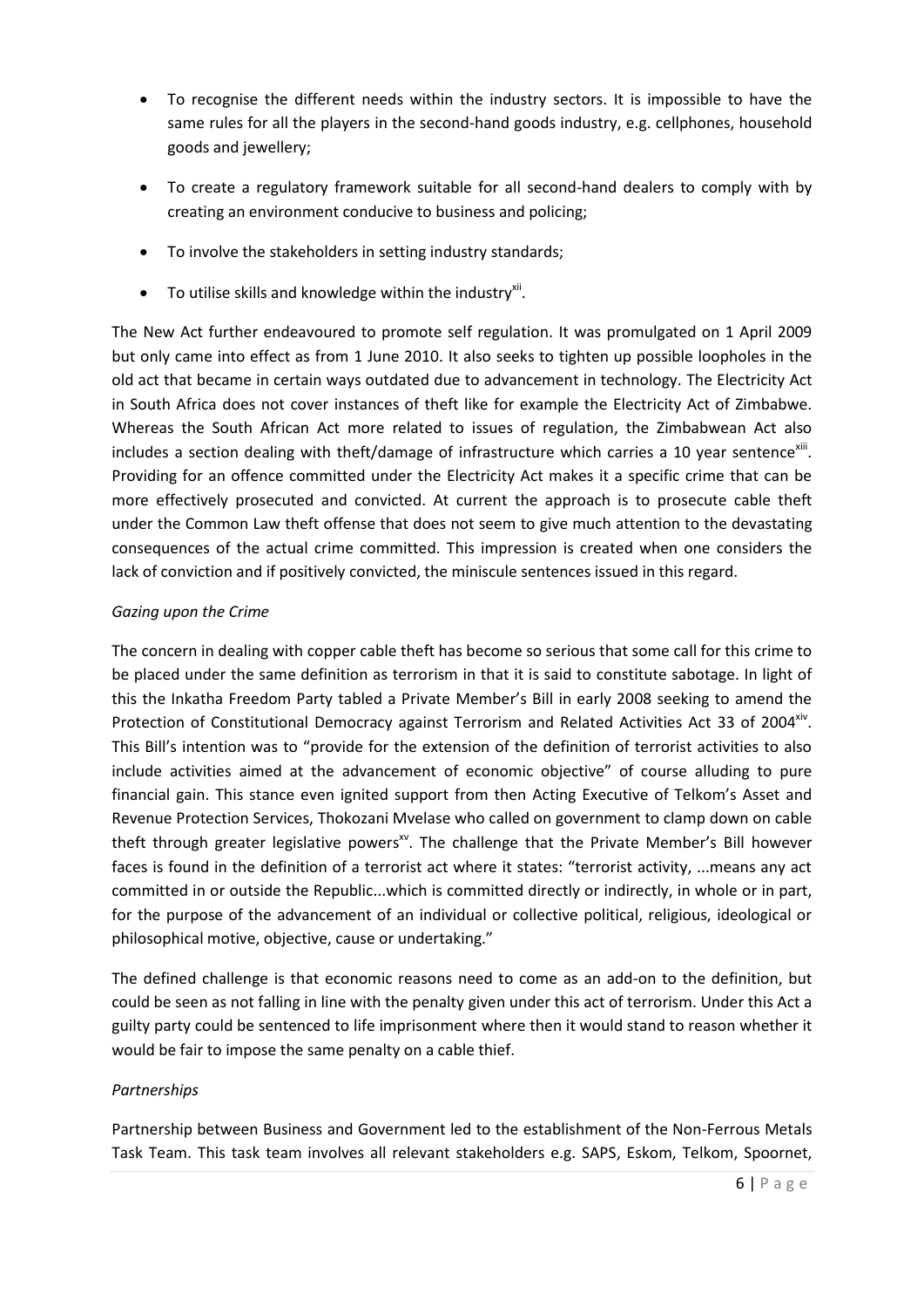Metrorail, Local Government and Business. This initiative is being led by government and in light of this is chaired by a high ranking Police Official. The idea behind the NFMTT is to involve all stakeholders in a concerted effort to stamp out the plaque of metals theft (specifically copper) by focusing on the markets both internal and export. Other vital stakeholders involved in this initiative include the Asset Forfeiture Unit (AFU), the Department of Trade and Industry (DTI) International Trade Administration Commission (ITAC), the National Prosecuting Authority (NPA) and the South African Revenue Services (SARS). The success of the NFMTT is based on effective collaboration and cooperation. Coupled with this is the ability to operationalise strategic decisions made at this level. In theory the NFMTT initiative should be effective and therefore an in-depth evaluation into the effectiveness of this initiative should be considered as such might identify certain successes, pitfalls, recommendations, etc.

Transport Minister S'bu Ndebele has taken a serious step in the fight against copper cable theft in particular, as he announced in local news that "consideration to combat copper cable theft include the revival of a committee consisting of Passenger Rail Agency of South Africa (Prasa) operational security, the South African Railway Police and other stakeholders."<sup>xvi</sup> This strategy speaks about the parastatal Prasa taking own pro-active responsibility for the fight against their cable thieves as he further describes that "since 2007, there have been 51 cases of overhead cable theft and 737 of signal cable." Prasa's further move is to now start moving away from copper cable to optic fibre cabling in order to discourage would-be-thieves.

# *Crime Reporting*

Most prevention stakeholders implemented crime report toll free numbers e.g. Telkom 0800 000, City of Cape Town 0800 222 771, etc. in order to allow community members to report suspicious activities or blow the whistle on one or more Izinyoka (Cable thief). The important factor here is that all information received through these lines be followed up meticulously. It seems that role-players involved here do their utmost best in ensuring such, but lack of resources provides serious time delays in response and hampers in fulfilling this goal. This in turn Coupled with toll-free numbers countries like the USA add rewards for information. The largest reward identified was \$25000 from Bonneville Power Administration for information leading to a positive arrest and conviction. The typical reward in America offered in this regard is \$1000 $^{xvi}$ .

# *Re-classification of Copper*

What is called a "drastic step to halt copper theft" the Minister for Public Enterprises announced that there is now a serious consideration for declaring copper a precious metal<sup>xviii</sup>. Some reasons mentioned for the consideration of this move is issues such as Transnet and Eskom's combined losses due to copper theft increasing with 38.1% in 2008/09 and replacement costs in the same year with up with 57.4%. These are figures for serious concern if we consider Transnet and Eskom spend a combined amount of nearly R70 million replacing stolen/damaged cable in 2009. However, designating copper would not be that simple due to the following reasons: "designating copper as a precious metal would mean that individuals seeking to trade in copper would require permits and authorisation from the South African Diamond and Precious Metals Regulator."

This step is said to make it seem only more difficult to trade in copper but in reality there are other factors also playing a role e.g. the Precious Metals Act prohibits one from selling precious metals in a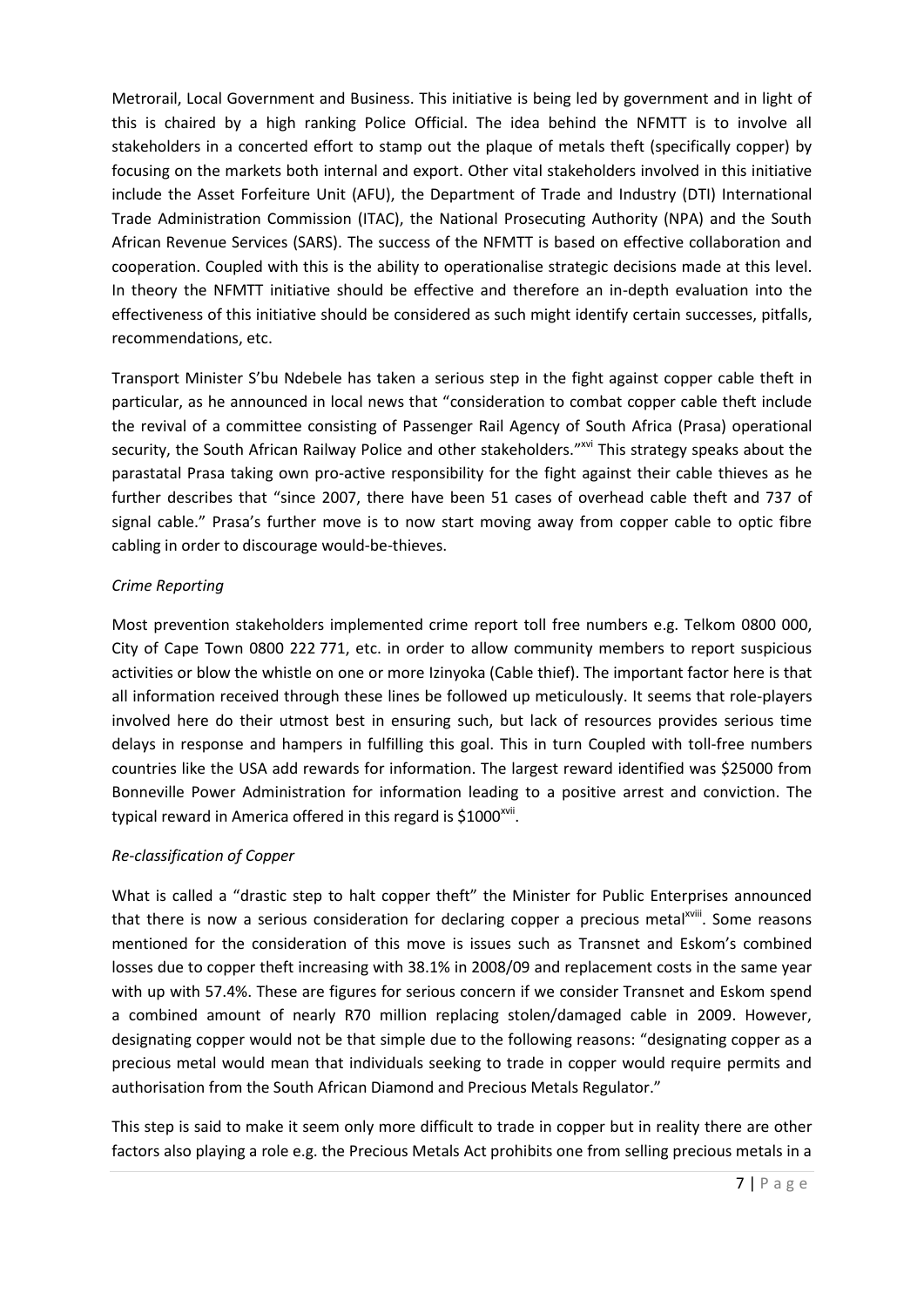"raw" form. The challenge with this prohibition is that stolen copper cable is not a raw product but in effect a finished product. These are some of the challenges still to be discussed by the forum seeking re-classification of copper.

# **Effectiveness of Strategies/Policies**

Without the ability to remove the black market trading of copper the new Act faces a serious challenge in being effective. The US Congress in considering the Copper Theft Prevention Act of 2008 found that "theft is on the rise due primarily because of the lack of pressure on the scrap and salvage yards that pay for copper and other precious metal without asking questions about where the material came from." Xix In light of this, strategies to close down the market would be ineffective unless this forms part of the strategy. In the not-too-distant past the Democratic Alliance (DA) called for the following nine steps to be considered in fighting copper theft $x$ :

- Empower the Non-Ferrous Theft Combating Committee (NFTCC)
- Accurate tracking of crime information
- Specialised training of judicial officials
- Increased export control
- Marking of cables
- Creating a specialised SAPS Unit
- Establishing a reward hotline
- Eradicate the backlog of dealer licenses

From these points mentioned the following has been found:

The NFTCC operates effectively in being a forum to identify trends, give strategic guidance and coordinate operations. The SAPS is still not making use of a specific crime code for copper theft and that still makes it a serious challenge for the SAPS to determine accurate statistics on copper theft. Specialised training of judicial officers is not felt at ground level as the experience is that too many cases are either withdrawn too easily or prosecuted ineffectively by judicial officers. The NFTCC partner, Business Against Crime (BAC) is still in process of investigating the issue of increased export control. Marking of cables is looked into, but still remains a challenge as will be discussed later.

With the previous Head of Police (Jackie Selebi) wanting detectives to be more generalists instead of specialists for reasons given at the time, the chances of creating a specialised unit in the SAPS seems bleak. Local government, in specific City of Cape Town has initiated such a step by establishing a specialised Cable Theft Unit, later called Metals Theft Unit, more colloquially known as the Copperheads. The challenge with this Unit is lack of official Police powers under the Second Hand Goods Act. In certain cases stakeholders already implement a reward for information, but no official reward hotline is currently in place with stakeholders. The backlog of dealer licenses lies in the hands of the SAP Second Hand Goods Division and no information on progress is available. Effectiveness of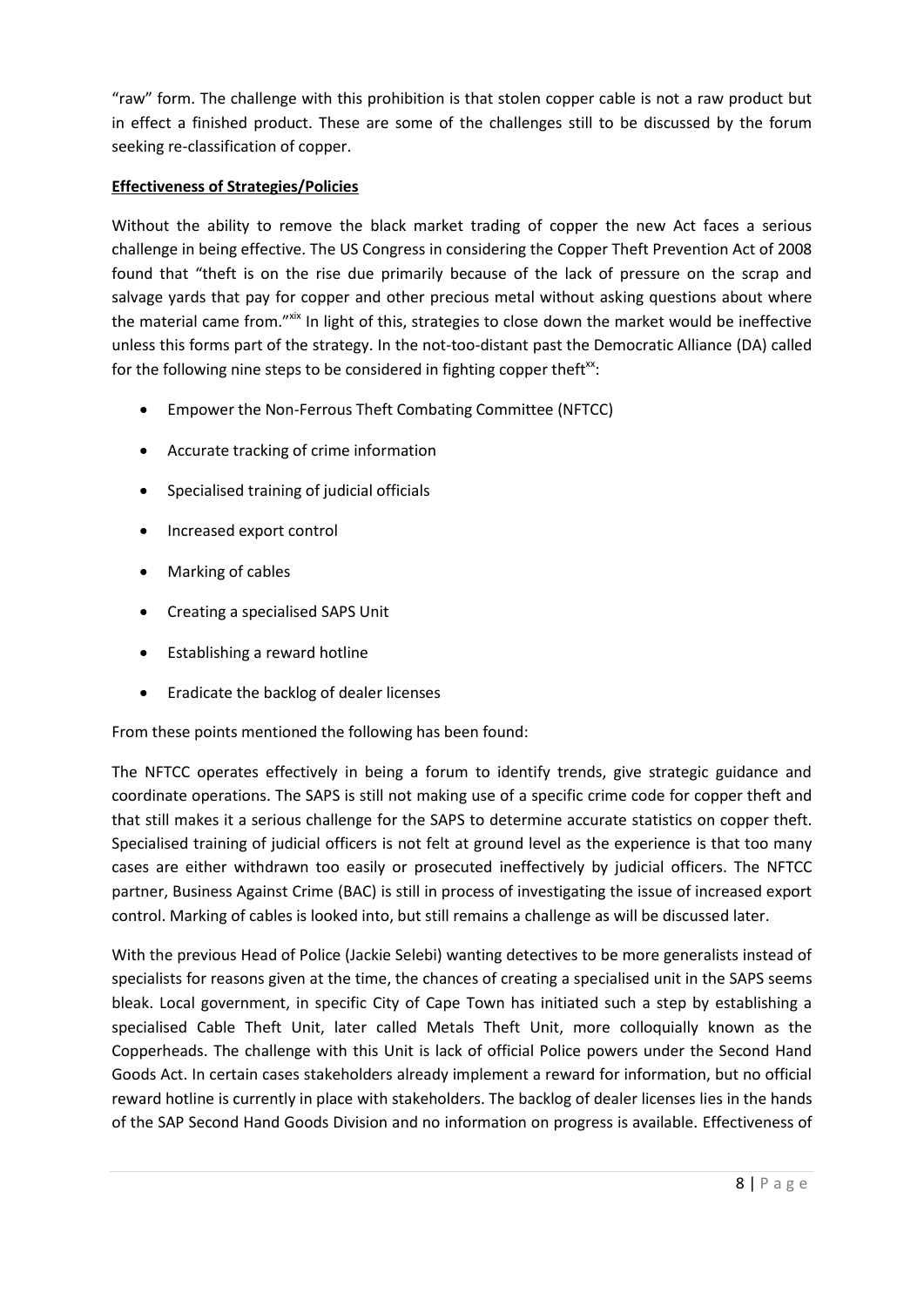the New Act is still to be determined as the Act is currently still in implementation phase. It is important.

#### **International practices in developing and developed countries**

#### *Reduction of Copper value*

Strategies employed in developing countries include intelligence through registered informers and a tip-off system that rewards informants \$1000 for positive information in the US. In order to curb copper theft US companies like American Electric Power replaced all-copper grounds with ones consisting of copper wound around galvanized metal known as copper weld<sup>xxi</sup>. The idea behind this is that copper-weld is worth less than pure copper and to unwind the copper from the cheap metal rod is very time consuming. Another way to reduce the theft of copper being investigated in developing countries is the coating of copper with aluminium. The idea behind this is that the coating would reduce the value of the copper for sale purposes, indirectly discouraging copper thieves to make the effort. However, thieves cannot always tell that it is e.g. copper-weld when they steal it, so it may not deter the damage done in this regard.

#### *Money Exchange*

Some developed countries implemented a practice of not paying out cash for copper at scrap dealers. Scrap Dealers in this regard are told to pay individuals out per cheque instead of cash and some go as far as only making payment into a seller's bank account.<sup>xxii</sup> The Second Hand Goods Act provides for a tag-and-hold program (seven day holding period) that is similar to that of developed countries however, without consistent monitoring, this program lose its effectiveness.

#### *Cable Protection*

A practice at current utilised in developed countries and currently being considered in developing countries is that of microscopic signatures on cable. Here we are referring to nanotechnology. This practice is however very expensive and it has limited application. Added to this is the fact that this is a responsive/reactive instead of proactive exercise. The fact that you try to identify the cable when already chopped up into pieces means that damage is already severe. As it is most of the time thorny to predict the strike point of copper thieves developed and developing countries make use of alarms placed on sensitive cable routes in order to alarm them concerning tampering. This initiative however is an expensive and challenging method as so many uncontrolled factors is to be considered e.g. response time, connectivity, cost, etc.

#### *Alternative Lighting*

Developing countries like South Africa has opted for installing high mast lightning at a cost of R150 000 per pole<sup>xxiii</sup> set in certain areas as opposed to conventional street lights as the former is more vandal proof.

#### *Legislation*

As mentioned earlier Zimbabwe has made amendments to its Electricity Act in 2007 that puts the statutory maximum sentence for violating the act by committing copper cable theft at 10 years. One such sentence has been handed down in July of 2009 when two cable thieves were found guilty after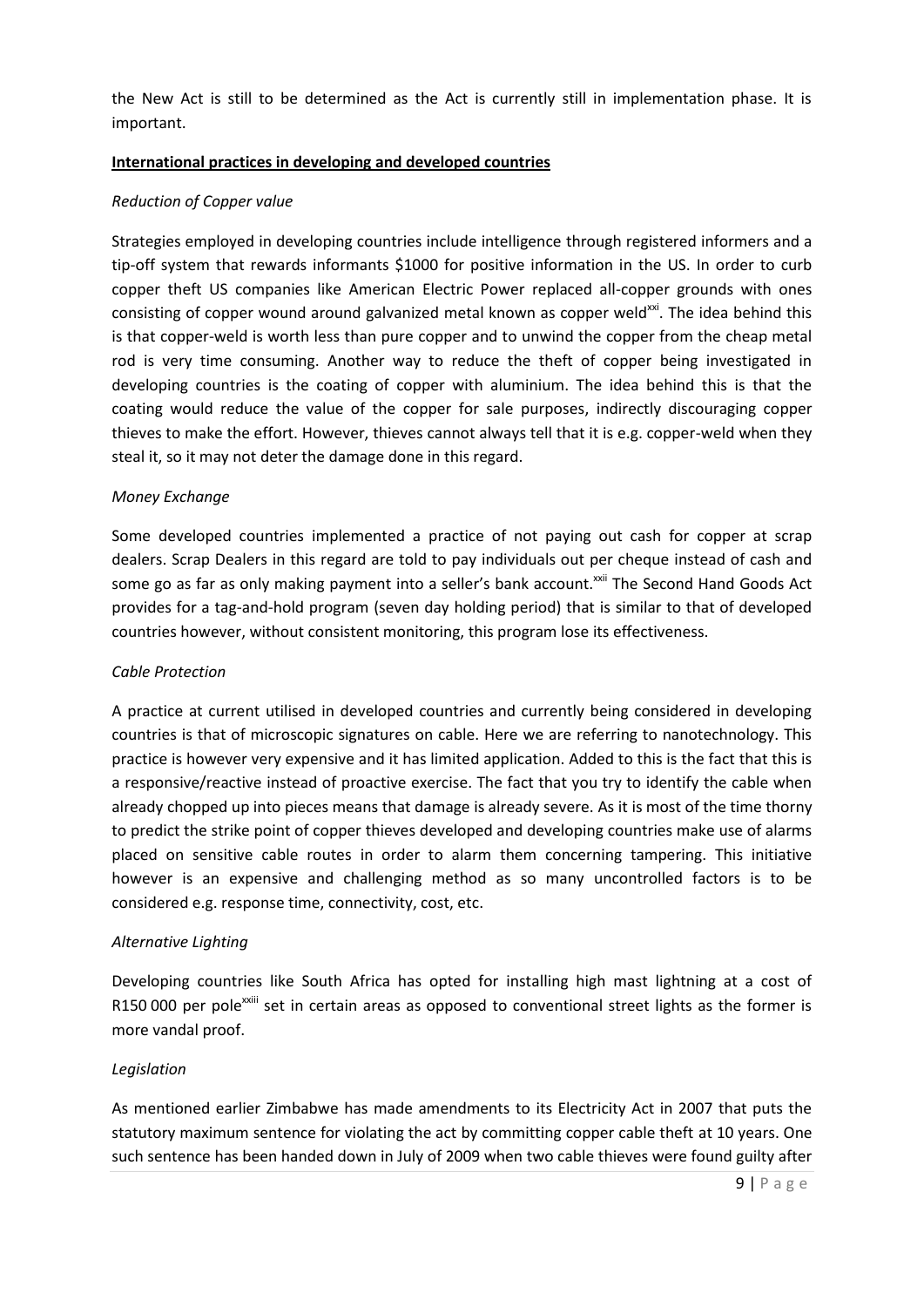being caught in a special operation and subsequently sentenced. Governments in developed countries have passed laws prohibiting certain transactions e.g. buying from someone who has been convicted of theft. When this law was legislated in Macon USA, copper theft dropped by 42%<sup>xxiv</sup>. South Bend, Indiana also passed successful legislation (copper theft showed steady decrease) that required scrap dealers to take thumbprints<sup>xxv</sup> of ALL sellers. Some developing countries like Kenya, Zambia, Uganda, Sierra Leone, Tanzania, etc. went even further in order to curb cable theft as it was seen as tremendously serious to their countries' survival. In these countries a ban was placed on all exports of scrap metal. In some instances this led to an estimate 800 000<sup>xxvi</sup> jobs that was lost in Kenya. Such moves reveal the seriousness of copper cable theft. Sierra Leone lifted this ban in 2008.

## *Specialist Units*

States plagued by metals theft in developing countries has established specialised metals theft units e.g. Dallas Police Metal Theft Unit, Fort Worth Police (Texas) Metal Theft Unit, Oregon Joint Metals Theft Task Force, Houston Police Metal Theft Unit, and Phoenix Police (Arizona) Metals Theft Unit<sup>xxvii</sup>. Where places where specialist units were established there was a decrease in instances. The reason for this is that a focused approach almost always bears more success than a generalist approach. In comparison to other countries, the South African Police disbanded the previous Copper Theft Unit that was established and at current there is no specialised approach to this plaque other than through the efforts of the Non-Ferrous Metals Task Team that seek to find joint strategies to curb copper theft in SA. The Local Government in Cape Town has taken a leaf from the international practice route by establishing the Metals Theft Unit, which has in turn showed good success in that it was said to reduce expenses in Cape Town from R22 million to R500 000 from its inception<sup>xxviii</sup>.

#### *Awareness*

Awareness campaigns that ensure all roleplayers understand the seriousness of the plaque has been



introduced in developed countries and this bears reference as there is an understanding of the epidemic in all spheres of stakeholder and most are trying to work toward doing their part. Communities are to take responsibility also in this regard to protect their infrastructure. Awareness should be focused here to the effect that neighbourhood watches are also gearing behind this cause.

Awareness under Scrap metal dealers is also crucial in this regard. In developed countries Dealership Associations are encouraged to develop working relationships with law enforcement agencies; identify sellers comprehensively for locating purposes; fully track all transactions; refuse purchasing certain types of materials without letter of authorization and; train of receivers of goods in identifying suspicious transactions.

#### **Conclusion & Recommendations**

In a way, the fight against copper theft seems like it is becoming somewhat of a conundrum. With copper cable theft costing the South African economy nearly R5 billion per year<sup>xxix</sup>, it is a matter of serious concern. Ben Coetzee of ISS calls it "a clear and present danger to the national infrastructure and economic welfare of South Africa and its Citizens."<sup>xxx</sup> We are dealing here with basic economics: Demand for metal is long and supply is short. Buyers need metal and peddlers need money (irrespective of usage) and where these two facts intersect we have metals theft. It is important that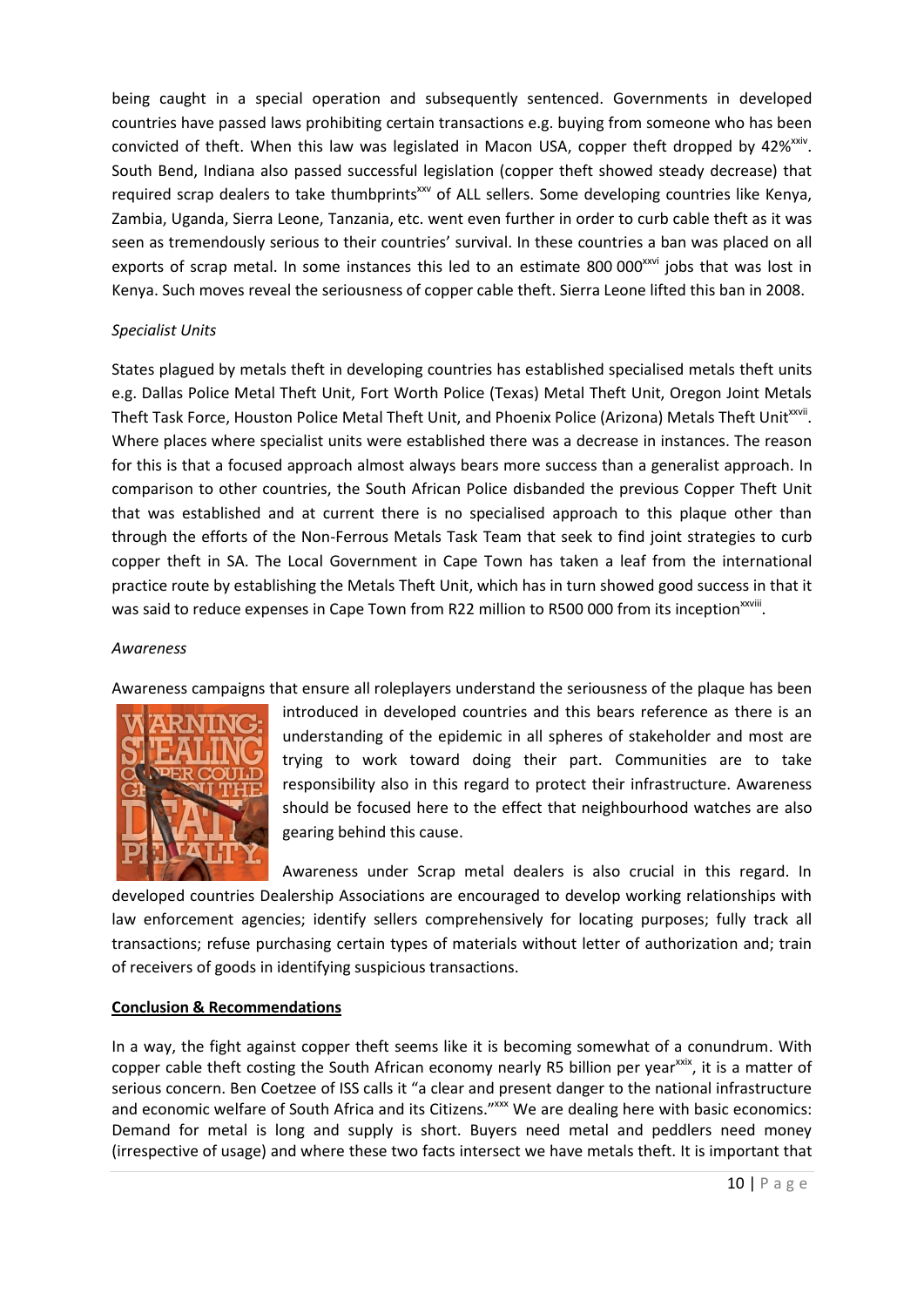our prevention plans be geared toward finding sustainable solutions. Further, it is important that all policies and strategies be subjected to official review in order to determine effectiveness and or give guidance on.

# *Implementing Safety Policies*

With regards to blending technology and strategy Leigh Yorke-Smith says it best when she says "Statistics and research have revealed that it is all very well spending money on state-of-the-art high tech security solutions, but this alone cannot solve the problem; it needs to be matched by capable management and a security policy. Merely outsourcing security detail is not adequate..."xxxi It is important that utilities, parastatals and developers alike need to take self-responsibility in formulating and implementing a security policy that has outsourcing as only a means to an end and not the end itself. Experience has shown that one needs to take own responsibility for own security. This is evident in even classic situations like armed response for your place of residence. Such safety policies to be developed should to incorporate issues like cable devaluing strategies e.g. copperweld, etc.

# *Closing Markets for Stolen Goods*

Above looking into devising ways to protect their metal all stakeholders should contribute to the systems that are being developed to disrupt the "black market" for metal theft. It should be understood that the indirect cost of cable theft includes loss of income, disruption of essential services, labour cost to repair and of course prevention and security costs. The question still remains: Can scrapyards be the place to look for both the problem and the potential solution? The challenge remains: cable is cable, scrap metal is scrap metal, it means that in some instances we are going to be forced to go by the character of the person coming in although even this is not even a full proof plan. Although it is difficult to identify any other market a common cable thief can access, one should be careful in stereotyping the industry. Previous experience has proven that thieves can be very ingenious in disposing of stolen goods e.g. holding a "legal" garage sale to dispose of stolen house breaking goods, etc. Perpetrators can therefore seek to go circumvent scrap dealers in getting rid of their stolen goods however this scenario does not sound very plausible in this specific scenario. The NFMTT could be instrumental in devising ways to better regulate export control.

# *Enhance Legislation*

Policing agencies should take a leaf from Zimbabwe and focus on more special (sting) operations. Mvelase (Acting Telkom Executive) seem to be correct in deducting that the current perception out there is that cable theft is a "victimless" crime<sup>xxxii</sup>, referring to the slow rate of convictions and the high rate of repeat offenders. It is clear that the type of sentences handed down in SA for crimes like copper theft is no deterrent for such crimes to be committed. In light of this the judiciary should be guided through the devastating effects of copper theft so as to better understand the epidemic we are faced with. Further, providing for a specific contravention in terms of the Electricity Act will surely aid the judiciary in handing down stiffer sentences that might successfully act as an actual deterrent.

The USA drew a similar conclusion when they found that "copper theft rarely results in jail time xxxiii". The study found that only a very small percentage of people who steal copper are caught and this in turn leads to continued copper theft. To add insult-to-injury the study further found that only a small percentage of those caught are actually successfully convicted and those convicted are usually placed on probation and serve no jail time or get fined and serve little jail time.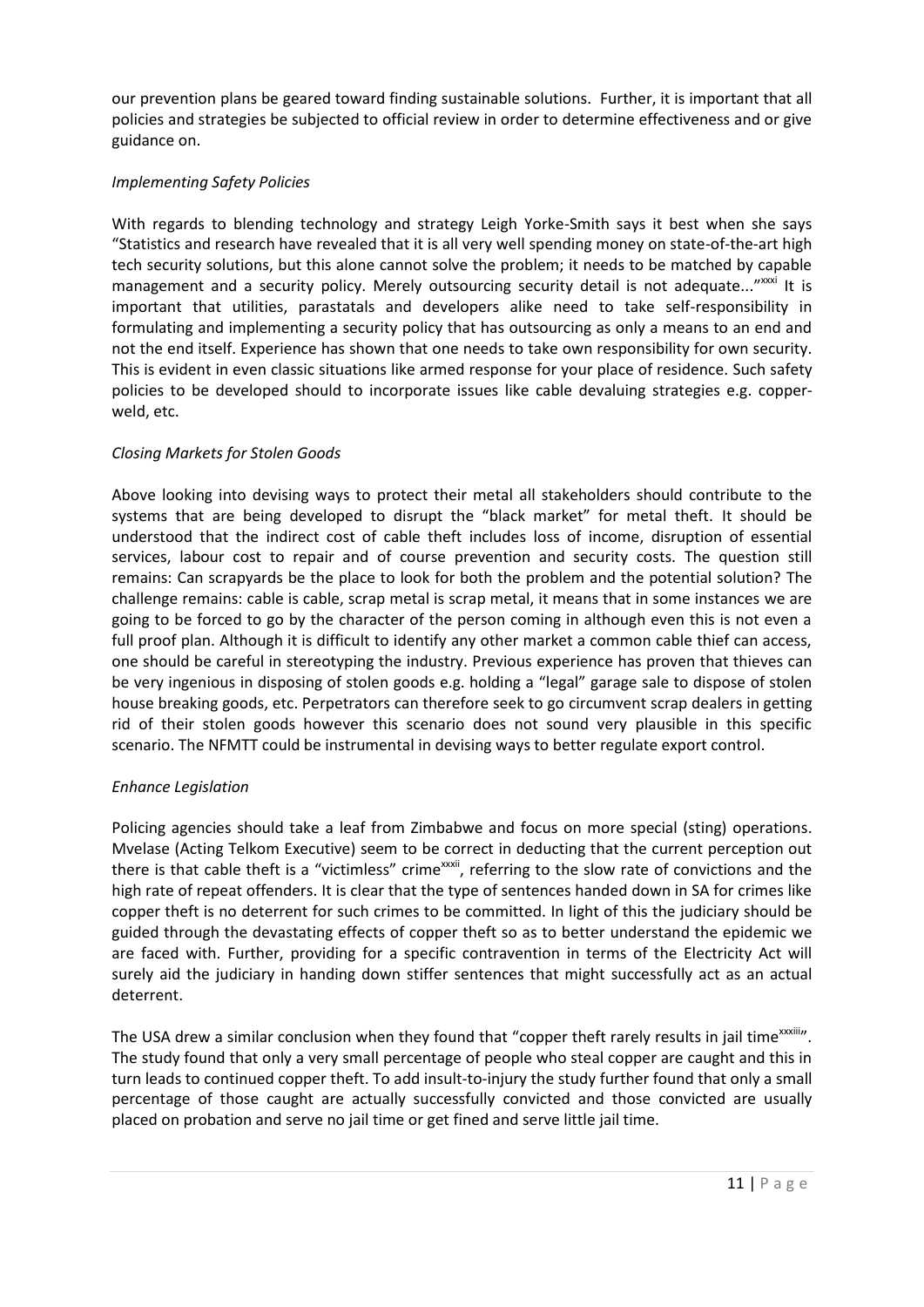## *Ensure Public Support*

We need to win public support through ensuring our awareness campaigns are geared to position metals theft as a public safety issue. It is important to note, according to Mvelase, that "resources that could have been used to expand the infrastructure have to be used to repair damaged existing services, resulting in the continued deprivation of basic services to outlaying areas." xxxiv If the public understand this predicament there is much hope that they will support crime fighting initiatives more profusely.

#### *Enhance In-House Security*

Internal security processes is pivotal in the fight against copper theft as a good number of such happen "in house" as well. Experience has shown that cable theft is too accurate at times to be committed by perpetrators without the necessary in-house information to do so. Awareness should thus also be geared to in-house staff as well.

## *Partnerships*

The NFMTT is one such major partnership initiative that should be well nurtured. Care should be taken that strategic decisions at this level are meticulously implemented at ground level. Notwithstanding the partnership that the NFMTT seeks to maintain, partnerships amongst LEA Agencies, Utilities and Research Institutions be also geared up as this could be very rewarding exercise for all parties involved.

## *Expand on Resources & Implement Reward Scheme*

An increase in resources would inadvertently lead to a reduction in response time that is a crucial factor in running a crime report line. As an example here, more manpower and vehicles could lead to more personnel covering smaller areas for much quicker response to incidences as well as prevention patrols. The implementation of a reward scheme has been proven successful in countries like the USA, and should be considered for implementation by Utilities and Agencies alike in South Africa. An official informant reward policy would surely aid positively in sourcing of official informants as it is clear that copper thieves need effective intelligence gathering to be stopped.

# *Reasonable-man-Test*

Although it is not fair to "judge" people on how they look and where they stay, it is important to not feel intimidated in applying the reasonable man test. While anyone has the right to sell scrap, dealers should start asking questions like: is it reasonable for someone who is unemployed and staying in a metal theft hotspot area to bring in copper every other week? Such suspicious transactions need to be reported immediately to the relevant authorities.

# *Create Specialist Units & Crime Codes*

As the establishment of specialist units in countries like the USA and even our own City of Cape Town has proven successful, it is important that South African Law Enforcement Agencies should strongly consider this step. The SAPS should reinstitute the Specialist Cable Theft Unit and Local Government Agencies should take a leaf from Cape Town and establish specialist metals theft units in order to aid their utilities in this fight. An establishment of a specific crime code for copper theft would assist in the determining of actual cost of crime and statistical data.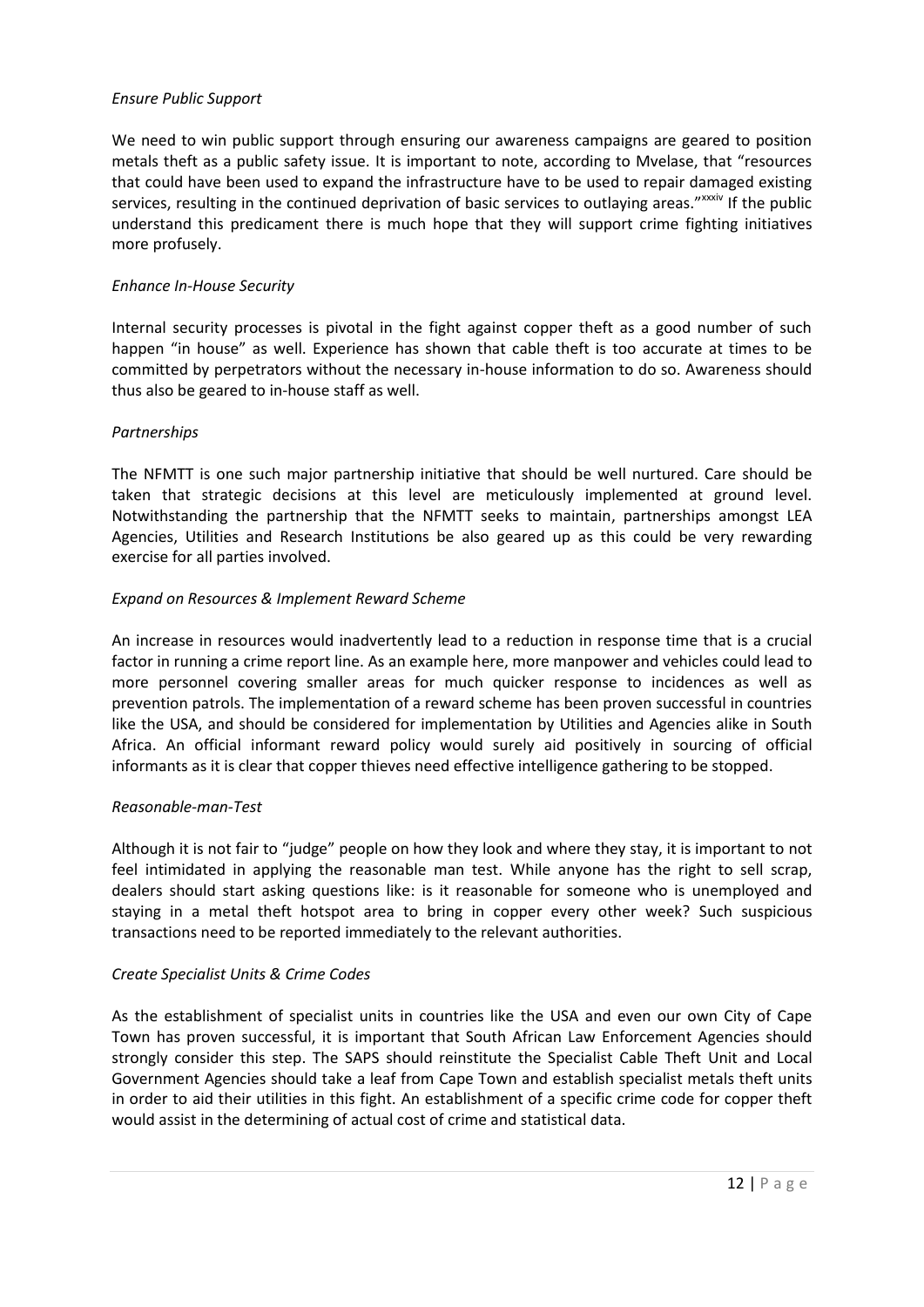#### *Powers to Police*

The powers of the police in the current Act is not enough to stop channeling of stolen goods through the industry. To stop it requires a more comprehensive approach which should include additions to legislation as well. An example to be made here is that the law should state that used goods dealers should be obligated to check with police if goods are stolen. This could be done through maybe a form been taken to the police with the particulars of the goods and the police to "clear" (with consulting utilities & developers) these goods. This would be easy to do if stolen goods are promptly reported and circulated. Further, the seven day waiting period could rather be called a clearance period. The seller than has seven days to clear the goods with the police, only after which he can be paid out. Regular inspections are necessary to create awareness that the police are actively fighting this battle and the Police should apply the Act more profusely if they want to achieve more. These same powers should also be delegated down to Local Government Enforcers.

# *Dealer Strategies*

All dealers should apply the reasonable-man-test profusely. Dealers should educate their customers toward their "no stolen goods" policies. They should never buy stolen goods and this would be the message they sent to would-be stolen goods sellers. Dealers should all adopt a zero tolerance policy.

In an attempt to clamp down on the sale of stolen goods scrap dealers have come up with interesting strategies as already discussed in detail above. SA dealers should be informed of such and encouraged to utilise some in order to support the fight against this crime. Dealers should also be more prone in providing information to the police. The industry can also get involved by training counter buyers on suspicious transactions and individuals.

*Closing Statement*

1

# *Copper Cable Theft can only be beaten through a collaborative approach!*

i Berinato, S. 2007. *Red Gold Rush - The Copper Theft Epidemic*, Available at <http://www.csoonline.com/article/print/221225> (Accessed on 08/06/2010)

ii Justus, C. 2010. *City continues to battle street light cable*. Media Release, City of Cape Town. February 2010

iii Berinato, S. 2007. *Red Gold Rush - The Copper Theft Epidemic*, Available at <http://www.csoonline.com/article/print/221225> (Accessed on 08/06/2010)

iv McKinnon, J. 2010. *Copper prices make electric substations prime targets*. Available at [http://www.post](http://www.post-gazette.com/pg/10180/1068967-28.stm?cmpid=business.xml)[gazette.com/pg/10180/1068967-28.stm?cmpid=business.xml](http://www.post-gazette.com/pg/10180/1068967-28.stm?cmpid=business.xml) (Accessed 8/07/2010)

v Berinato, S. 2007. *Red Gold Rush - The Copper Theft Epidemic*, Available at <http://www.csoonline.com/article/print/221225> (Accessed on 08/06/2010)

vi Comins, L & Umar, R. 2010. *Stop cable thieves*. Daily News, June 7, 2010, Page 1.

vii Justus, C. 2010. *City continues to battle street light cable*. Media Release, City of Cape Town. February 2010

viii Ostrich, J.T. *et al*. 2007. *An assessment of copper wire thefts from electric utilities*. Available at: [www.oe.netl.doe.gov/docs/copper042707.pdf](http://www.oe.netl.doe.gov/docs/copper042707.pdf)*.* (Accessed on 19/07/2010)

ix Ibid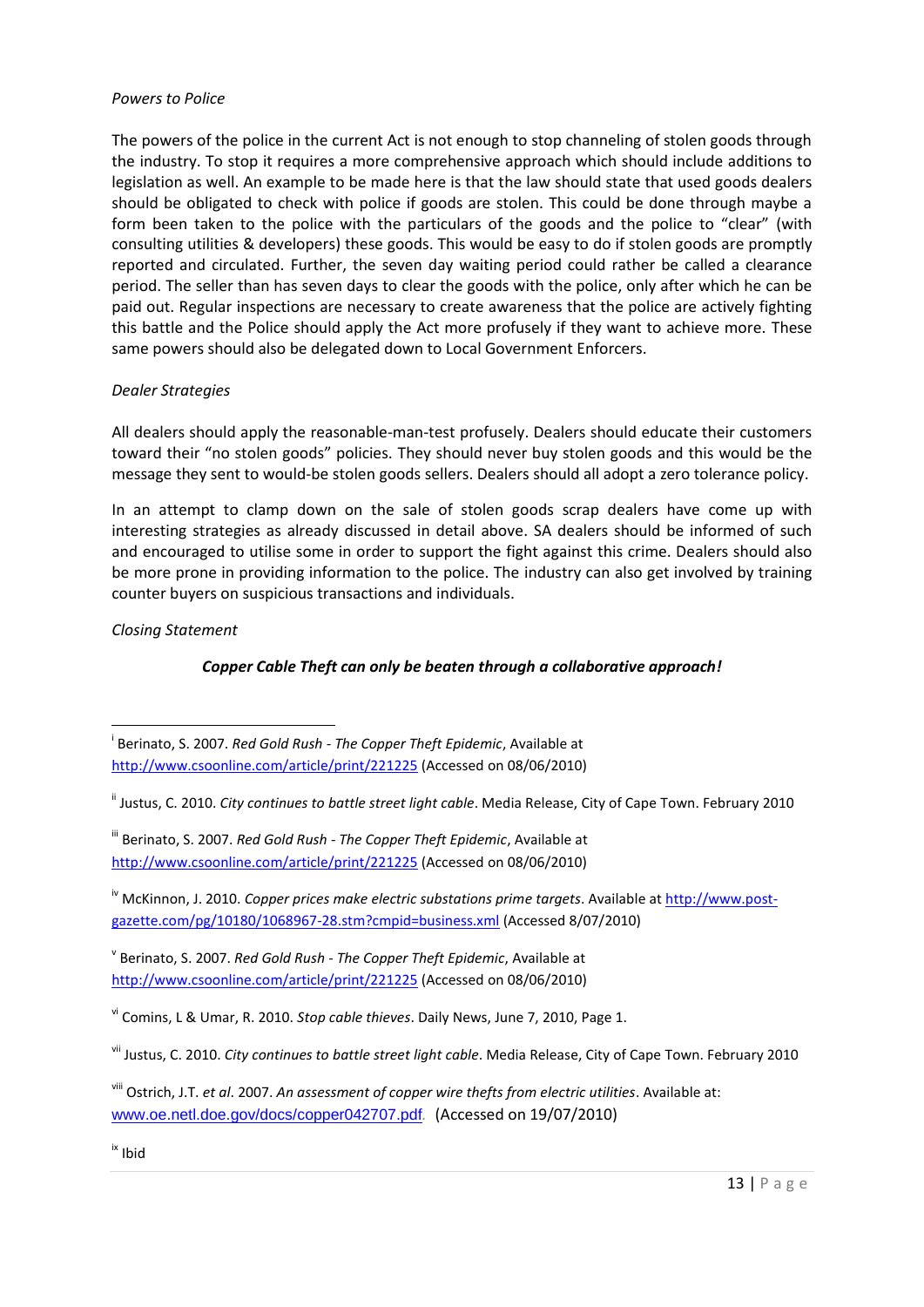**.** x US Congress. 2008. *Copper Theft Prevention Act of 2008*. Available at: [http://thomas.loc.gov/cgi](http://thomas.loc.gov/cgi-bin/query/z?c110:H.R.6831)[bin/query/z?c110:H.R.6831:](http://thomas.loc.gov/cgi-bin/query/z?c110:H.R.6831) (Accessed on 08/06/2010)

xi Agri Wes-Cape. *Media Release*. February 10, 2010

xii Kempen, A. 2010. *Second hand Goods Act 6 of 2009*. Available at:

[http://www.servamus.co.za/index.php?option=com\\_content&task=view&id=325](http://www.servamus.co.za/index.php?option=com_content&task=view&id=325) (Accessed 21 July 2010)

xiii Zenenga, H. 2009. *Zimbabwe: Deal effectively with cable thieves*. Available at <http://allafrica.com/stories/printable/200906240023.html> (Accessed on 22/07/2010)

xiv The Protection of Constitutional Democracy against Terrorist and Related Activities Amendment Bill, 2007. Available at:<http://www.info.gov.za/view/DownloadFileAction?id=67972> (Accessed on 22/07/2010)

xv Coetzee, Ben. 2008. *Copper Cable Thieves not Terrorists*. Available at <http://www.iss.co.za/pgcontent.php?UID=13651> (Accessed on 08/07/2010)

xvi Lund, T. 2010. *Copper theft on the up*. Available at: [http://www.fin24.com/Business/Copper-theft](http://www.fin24.com/Business/Copper-theft-on-the-up-20100610)[on-the-up-20100610](http://www.fin24.com/Business/Copper-theft-on-the-up-20100610) (Accessed on 14/07/2010)

xvii Ostrich, J.T. *et al*. 2007. *An assessment of copper wire thefts from electric utilities*. Available at: [www.oe.netl.doe.gov/docs/copper042707.pdf](http://www.oe.netl.doe.gov/docs/copper042707.pdf)*.* (Accessed on 19/07/2010)

xviii Phakhati, B. 2010. *Drastic new steps to halt copper theft*. Available at <http://allafrica.com/stories/201006220473.html> (Accessed on 08/07/2010)

xix US Congress. 2008. *Copper Theft Prevention Act of 2008*. Available at: [http://thomas.loc.gov/cgi](http://thomas.loc.gov/cgi-bin/query/z?c110:H.R.6831)[bin/query/z?c110:H.R.6831:](http://thomas.loc.gov/cgi-bin/query/z?c110:H.R.6831) (Accessed on 08/06/2010)

xx Van Dalen, P. 2009. *Combating non-ferrous metal theft – the City of Cape Town story*. Available at: <http://www.eepublishers.co.za/view.php?sid=18829> (Accessed 22/07/2010)

xxi Ostrich, J.T. *et al*. 2007. *An assessment of copper wire thefts from electric utilities*. Available at: [www.oe.netl.doe.gov/docs/copper042707.pdf](http://www.oe.netl.doe.gov/docs/copper042707.pdf)*.* (Accessed on 19/07/2010)

xxii Ibid

xxiii Justus, C. 2010. *City continues to battle street light cable*. Media Release, City of Cape Town. February 2010

xxiv Ostrich, J.T. *et al*. 2007. *An assessment of copper wire thefts from electric utilities*. Available at: [www.oe.netl.doe.gov/docs/copper042707.pdf](http://www.oe.netl.doe.gov/docs/copper042707.pdf)*.* (Accessed on 19/07/2010)

xxv Ibid

xxvi Nyabiage, J. 2010. *Kenya export ban on scrap metal 'good'*. Available at [http://allafrica.com/stories/printable/201003010647.html,](http://allafrica.com/stories/printable/201003010647.html) (Accessed on 22/07/2010)

xxvii National Metals Theft Investigations Seminar Attendees List. 2008. Available at: [http://policelink.monster.com/training/articles/42441-national-metal-theft-investigations-seminar-stolen](http://policelink.monster.com/training/articles/42441-national-metal-theft-investigations-seminar-stolen-aluminum---brass---bronze---copper---platinum-)[aluminum---brass---bronze---copper---platinum-](http://policelink.monster.com/training/articles/42441-national-metal-theft-investigations-seminar-stolen-aluminum---brass---bronze---copper---platinum-) (Accessed on 22/07/2010)